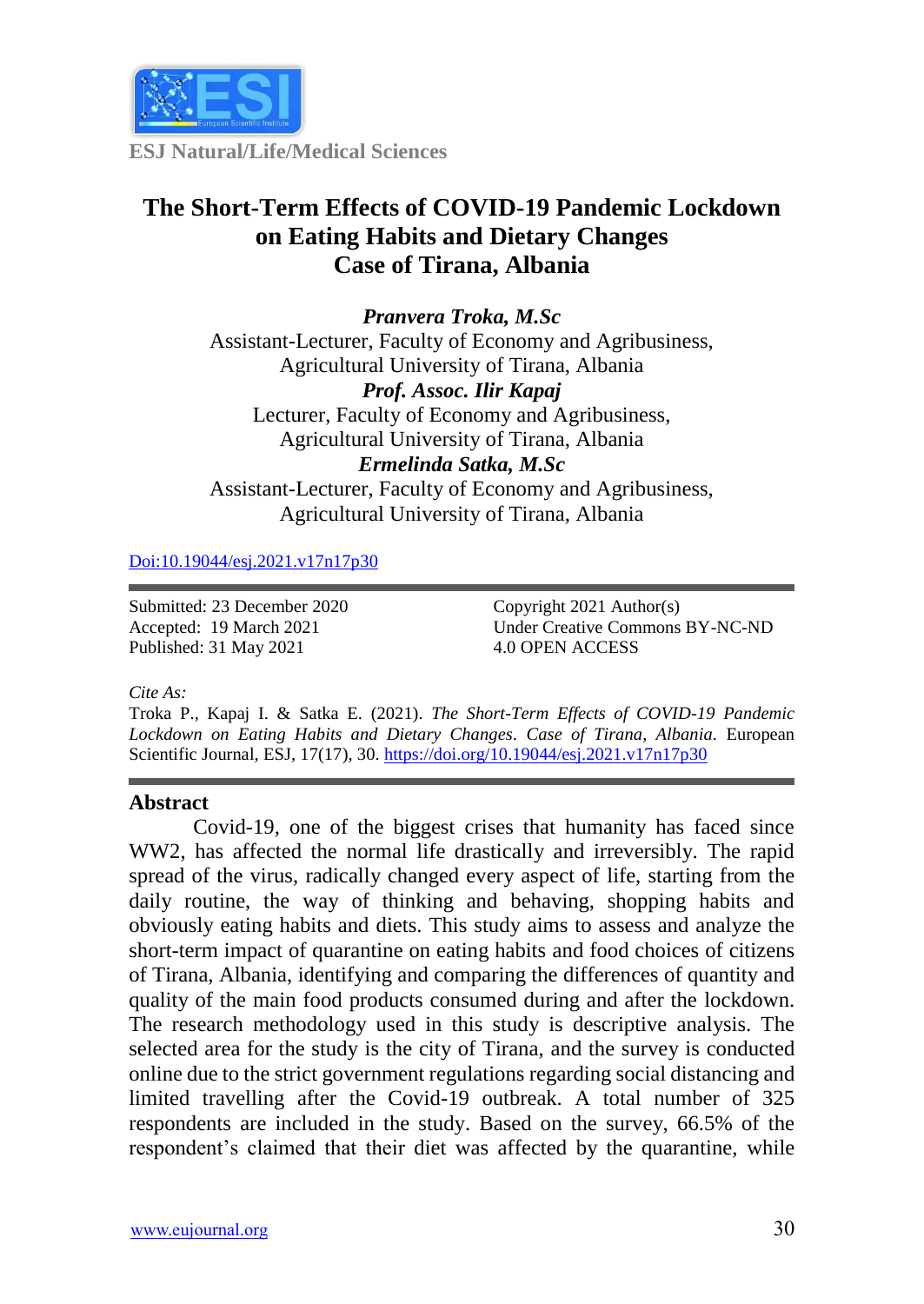33.5% have not experienced any major changes in their diets during the pandemic period. Staying at home has led 57% of them to consume all the main meals, and about 67.4% of the respondents claimed to have consumed more snacks than usually. The main products taken into study are bread, dairy, meat, fruits, vegetables, sweets, carbonated drinks, coffee, alcohol and water. Almost 50% of the respondents from a total of 325 confirmed that they consumed more bread, dairy products, meat, sweets and vegetables during the lockdown, than before. Their preferable foods were white bread, milk, chicken, homemade baked sweets and tomatoes. More than 70% claimed to have consumed more fruits, especially oranges, and more coffee and water. On the other hand, almost 70% of the respondents were drinking less alcohol and carbonated drinks during lockdown than before.

**Keywords:** Covid-19, lockdown, eating habits, dietary changes, consumer behavior

# **Introduction**

On March 8, 2020, Albania confirmed the first two cases of Coronavirus, a father and a son, who had come to the country from Florence, Italy. On the same day, the government banned all flights and ferries coming from the northern part of Italy until 3<sup>rd</sup> of April 2020. (Health Ministry of Albania, n.d.).

The government also closed schools, ordered a ban on all groups of people, and asked sports federations to suspend all activities. The quarantine lasted for about two months until the country began to reopen gradually.

The word quarantine comes from the Italian 'quarantena', meaning "forty days", used in the 14th to 15th-century and designating the period that all ships were required to be isolated before passengers and crew could go ashore during the Black Death plague epidemic. (Mattioli A. V., 2020).

Dictionary defines it as "a period, originally 40 days, of detention or isolation imposed upon ships, persons, animals, or plants on arrival at a port or place, when suspected of carrying some infectious or contagious disease''.

In public health practice, "quarantine" refers to the separation of persons (or communities) who have been exposed to an infectious disease. "Isolation", in contrast, applies to the separation of persons who are known to be infected. (Parmet, 2020).

With the obligatory quarantine where people were obliged to stay home, some effects were also felt also in terms of food consumed and dietary changes.

Some studies are conducted in some other countries to evaluate the short term and immediate effects of Covid-19 outbreak on food security, food consumption, dietary changes and physical activities. A study in Iran's Tehran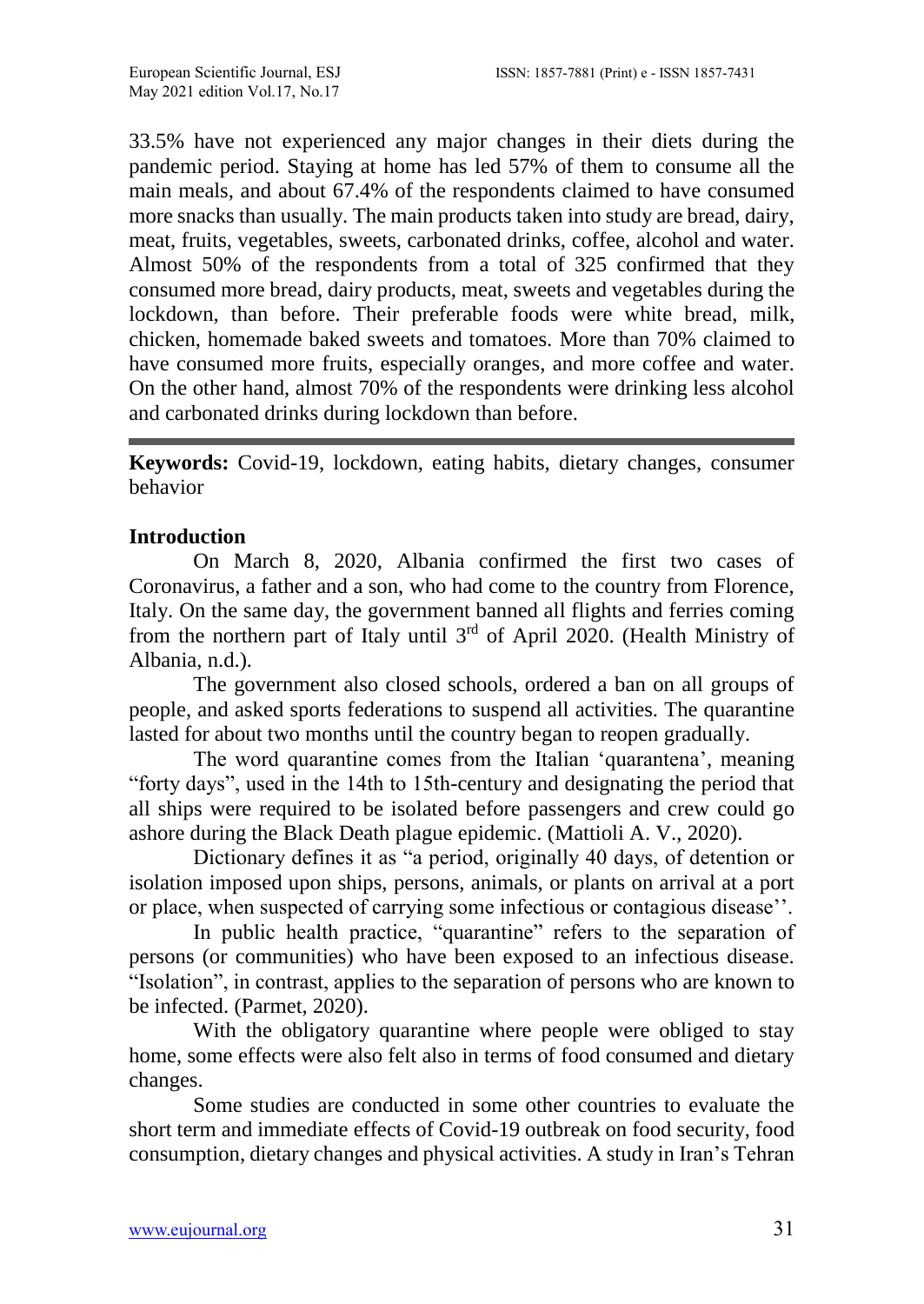province found that consumption pattern was changed during COVID-19 outbreak among participating households. The COVID-19 outbreak led to an increase in households' worrying about providing enough food in Tehran province. (Pakravan-Charvadeh, 2020).

An Italian web-surveyed, which included 3,533 respondents, found that most of the population declared not to have changed its habits (46.1%), while 16.7% and 37.2% felt to have improved them or made them worse. In particular, smoking was reduced during the lockdown and sleep hours have increased. With regards to eating habits, more than half of the participants felt a change in their hunger/satiety perception: 627 (17.7%) and 1214 (34.4%) of them had less or more appetite, respectively, (Di Renzo, 2020). Data of this study also shows an increase of homemade recipes (e.g., sweets, pizza and bread), cereals, legumes, white meat and hot beverages consumption, and a decrease of fresh fish, packaging sweets and baked products, delivery food and alcohol intake.

Another study concluded that the frequencies of salt, fat/oil, sweets and fruit juice/squash have decreased during the quarantine. This can be justified by the fact that home-made dishes contain less salt, fat and sugar than the pre-processed ones. (Eftimov, 2020).

On the other hand, the frequencies of stalk vegetables, fruits as vegetables, fruit containing stone, berries and pulses have increased. It was also found that the frequencies of corn/cereals/grain, seafood, citrus fruits, particular vegetables and fruit, herbs and nuts, which present main ingredients of healthy diet (such as the Mediterranean diet) were decreased. (Eftimov, 2020).

Quarantine is an unpleasant experience: with loss of freedom, uncertainty over disease status, and boredom and therefore can affect the health status of individuals. As a result, the potential benefits of mandatory mass quarantine need to be weighed carefully against the possible long-term negative effects on health, i e. cardiovascular risk burden and mental disease. Survey studies on subjects who had been quarantined reported a high prevalence of psychological distress and disorder symptoms. These include emotional disturbance, depression, stress, low mood, irritability, insomnia, and post-traumatic stress. (Mattioli A. V., 2020).

The main consequence of stress, related to quarantine, is a change in lifestyle and nutritional habits. Changes in nutritional habits can be due to: 1. reduced availability of goods, 2. limited access to food caused by restricted store opening hours, and 3. switch to unhealthy food to fight stress, depression and anxiety, which induce people to eat sugar-rich food and drink alcohol to feel better.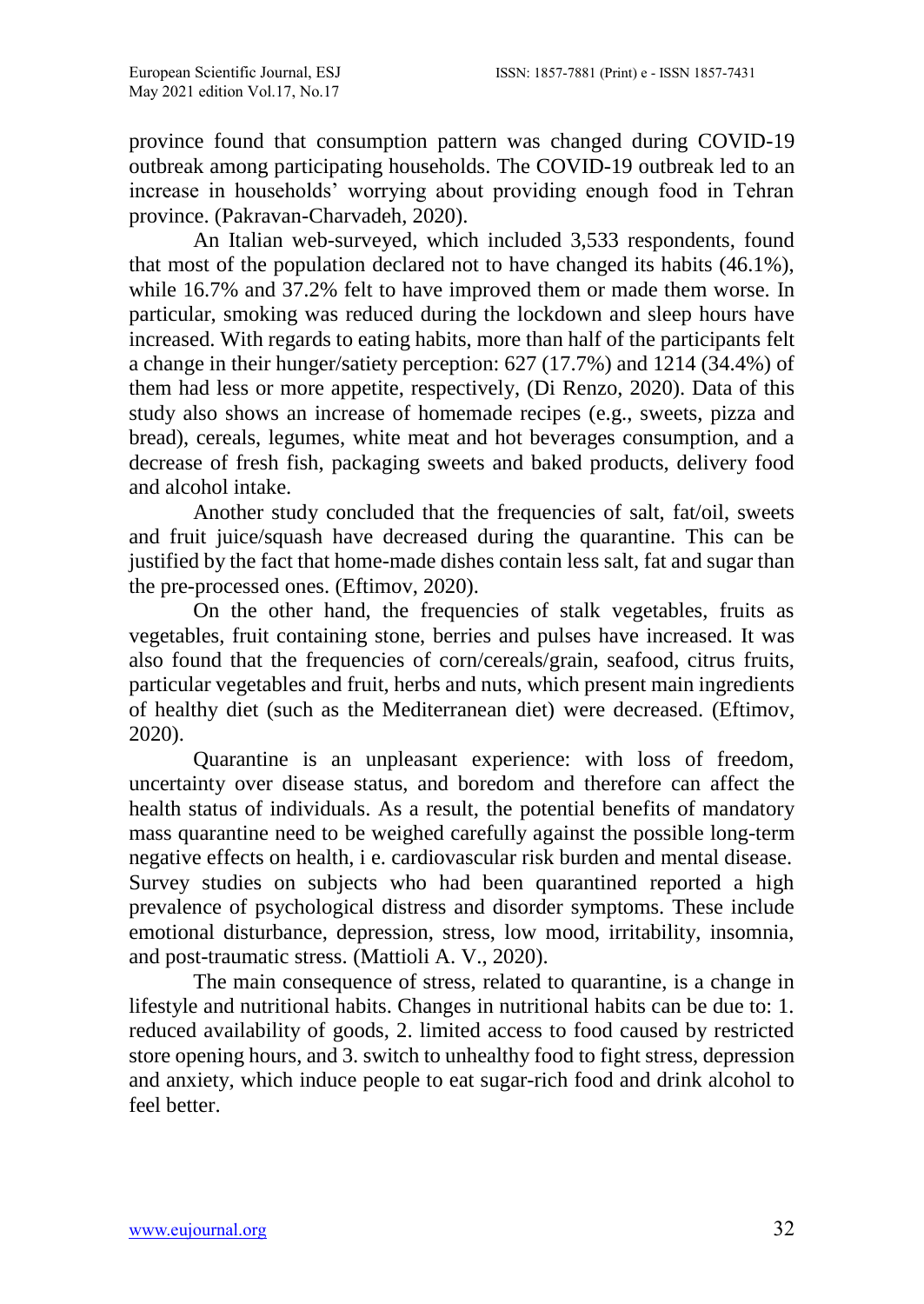# *This article aims to assess and analyze the immediate impact of Covid-19 on eating habits and dietary changes before and during the quarantine among the population of Tirana*

#### **Methodology**

The research methodology is descriptive analysis, where data collected through questionnaires, are afterwards analyzed in Excel and interpreted. The study was conducted between the beginning of March and end of May 2020 in Tirana. Tirana was selected as a study area since, it is the capital of Albania and the most populated city (almost 1 million or about the third of the country population). Data collection took place from the first day of the quarantine along twelve weeks. The questionary was designed in Google form in consultation with experts of the field. The study comprised a structured questionnaire that inquired demographic information (age, gender, education level, marital status, employment status), health conditions information, dietary habits information (number of main meals, number of snacks) as well as differences in several food categories consumption. The study was conducted online due to the strict government regulations, including travel restrictions and social distancing after the Covid-19 outbreak. A total number of 325 respondents have been included in the study.

We were not able to have representation of all classes of society in our sample, due to limitations for internet access. Our sampling approach likely included mainly families with higher education and income, not including those with low education and income, those with no access to internet, etc. To our knowledge, this is the first published paper to assess and analyze the changes in food consumption during the quarantine in Albania, therefore we could not find any published data with which to compare the results.

#### **Result analysis**

During the study we identified the main consumed products of an Albanian consumer and analyzed the changes in the quantity and quality of products consumed before and during the quarantine. As expected, physical distancing and self-isolation strongly impacted citizens' lives, affecting in particular eating habits and everyday behaviors. (Di Renzo, 2020).

Regarding eating habits, about 66.5% of people confirmed that quarantine has affected the way they eat. While 33.5% have not seen any major changes in their diets during the pandemic period.

In our modern society, the busy lifestyle imposes people not to consume all the main meals, meanwhile staying at home has led 57% of them to consume all the main meals. However, 67.4% of respondents declared to also have consumed more snacks than usually.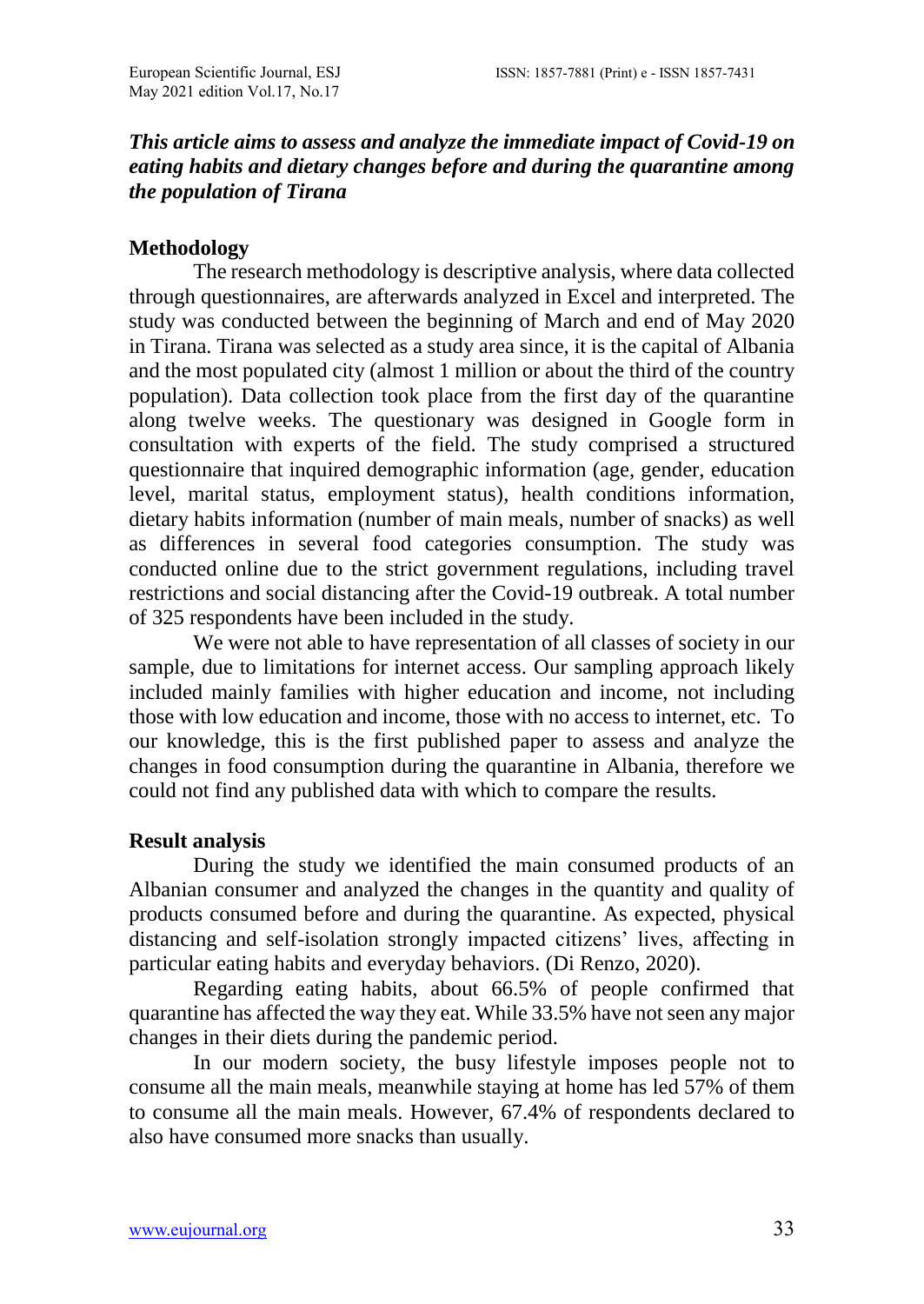| side 1. 1 articipants Scherar enaracteristics.<br>General Information | Whole Sample n=325 |
|-----------------------------------------------------------------------|--------------------|
| Gender                                                                |                    |
| Female                                                                | 239                |
| Male                                                                  | 86                 |
| Age groups (years)                                                    |                    |
| < 20                                                                  | 78                 |
| 20-40                                                                 | 203                |
| $40 - 60$                                                             | 31                 |
| >60                                                                   | 13                 |
| Education                                                             |                    |
| Low level                                                             | 9                  |
| Middle level                                                          | 53                 |
| High level                                                            | 263                |
| Marital status                                                        |                    |
| Single                                                                | 195                |
| Married                                                               | 84                 |
| Other                                                                 | 46                 |
| Employment                                                            |                    |
| Unemployed                                                            | 147                |
| Employed                                                              | 160                |
| Self-employed                                                         | 18                 |
| Health status                                                         |                    |
| With medical condition                                                | 304                |
| without medical condition                                             | 21                 |

**Table 1:** Participants' general characteristics:

The list of food categories taken into study and differences of consumption level before and during quarantine:

| Food category | Same level of consumption (n) | Increased level of consumption (n) |
|---------------|-------------------------------|------------------------------------|
| <b>Bread</b>  | 156                           | 169                                |
| Dairy         | 159                           | 166                                |
| Fruit         | 86                            | 239                                |
| Vegetables    | 169                           | 156                                |
| Meat          | 166                           | 159                                |
| Sweets        | 143                           | 182                                |
| Fizzy drinks  | 247                           | 78                                 |
| Coffee        | 218                           | 107                                |
| Alcohol       | 283                           | 42                                 |
| Water         | 97                            | 228                                |

**Table 2:** Variation of food consumption before and during the confinement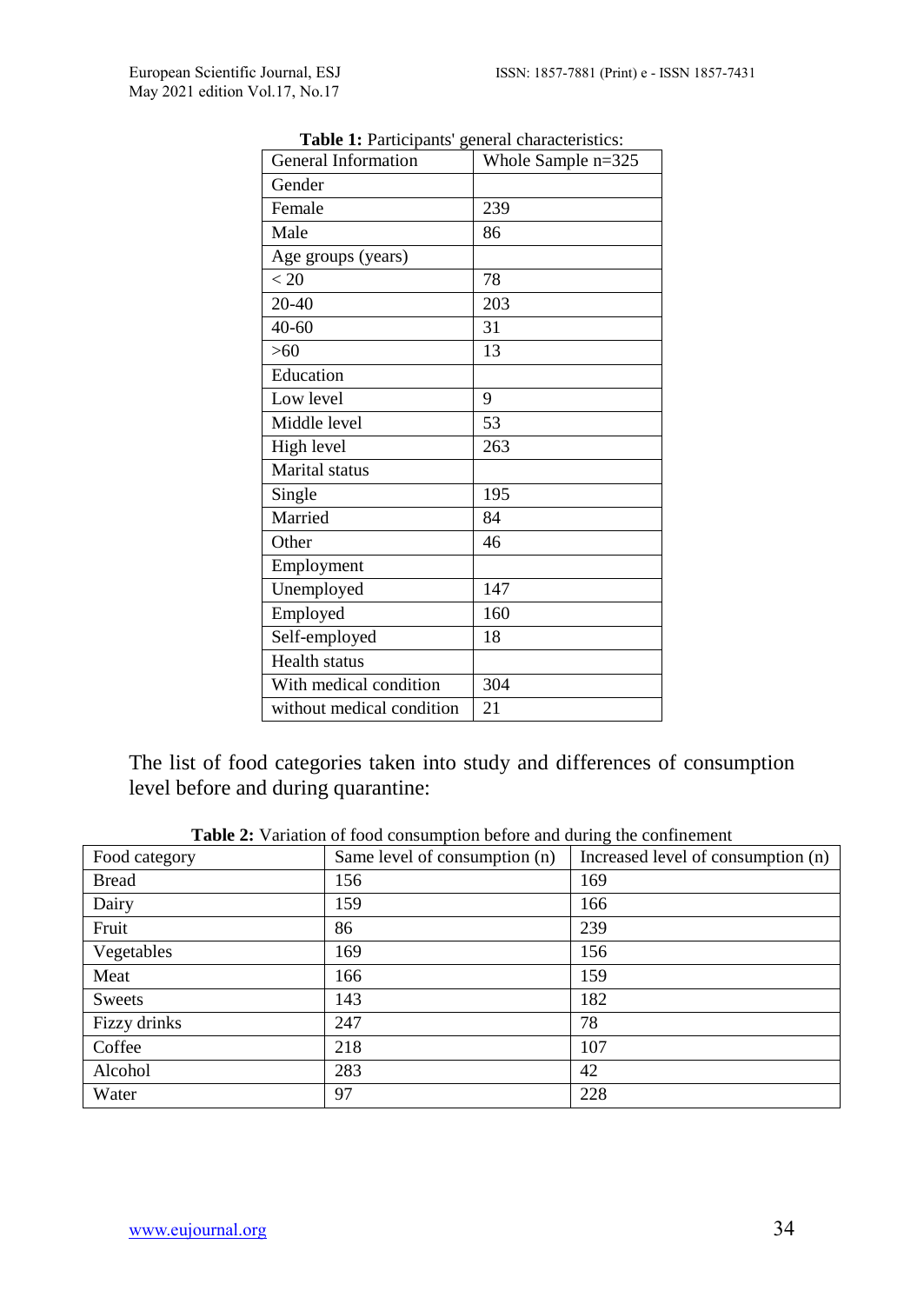## *Interpretation of the results:*

- 52% of the 325 respondents, have increased the consumption of bread, consuming more white bread. Moreover, 21.5% of respondents have made their own bread at home, not only because they consider it safer in the time of pandemics, but also as an entertainment.
- In general, Albanian people consume a lot of dairy products. A lot of them prefer to buy these products directly from the farmers. However, because of the lockdown, they bought dairy products directly from the markets. 51% of people consumed more dairy products during quarantine than before. The most consumed products were milk, yogurt and feta cheese.
- The level of fruit consumption has increased significantly due to the calls made by the health authorities about their role in boosting body's immune response. 73.5% have consumed more fruit during than before the quarantine. The preferred fruit is orange (93% were consuming orange as fruit, juice or smoothie) because of the high level of vitamin C.
- 52% of respondents said they have increased the level of vegetable consumption. Among the most consumed vegetables have been tomatoes, peppers, and salads. Not only these vegetables are rich in vitamins, especially vitamin C, but as well they are constantly among the most preferred in Albanian cuisine over the time.
- It is noted that 51.1% of the participants have increased the consumption of meat. About 26% have consumed red meat, mainly pork, and 20% chicken*,* since both are preferred as they are cheaper and easier to digest compared to red meat.
- As we all experienced, quarantine results in boredom, which in turn is associated with a greater energy intake, like chocolates. 56% of the respondents consumed more sweets during the quarantine. 65.55% of the total respondents consumed home-made sweets, for the same reasons such as restrictions on movement, entertainment and to idle away the hours. Those foods, mainly rich in simple carbohydrates, can reduce stress as they encourage serotonin production with a positive effect on mood improvement.
- Although carbonated beverages are not quite healthy, their consumption appears to have increased by 24% during quarantine. Respondents say this was directly related to the increase snack consumption and more time in front of the TV.
- 33% of the respondents said that they were consuming more caffeine during confinement, meanwhile quarantine did not affect the level of consumed caffeine for 67% of them.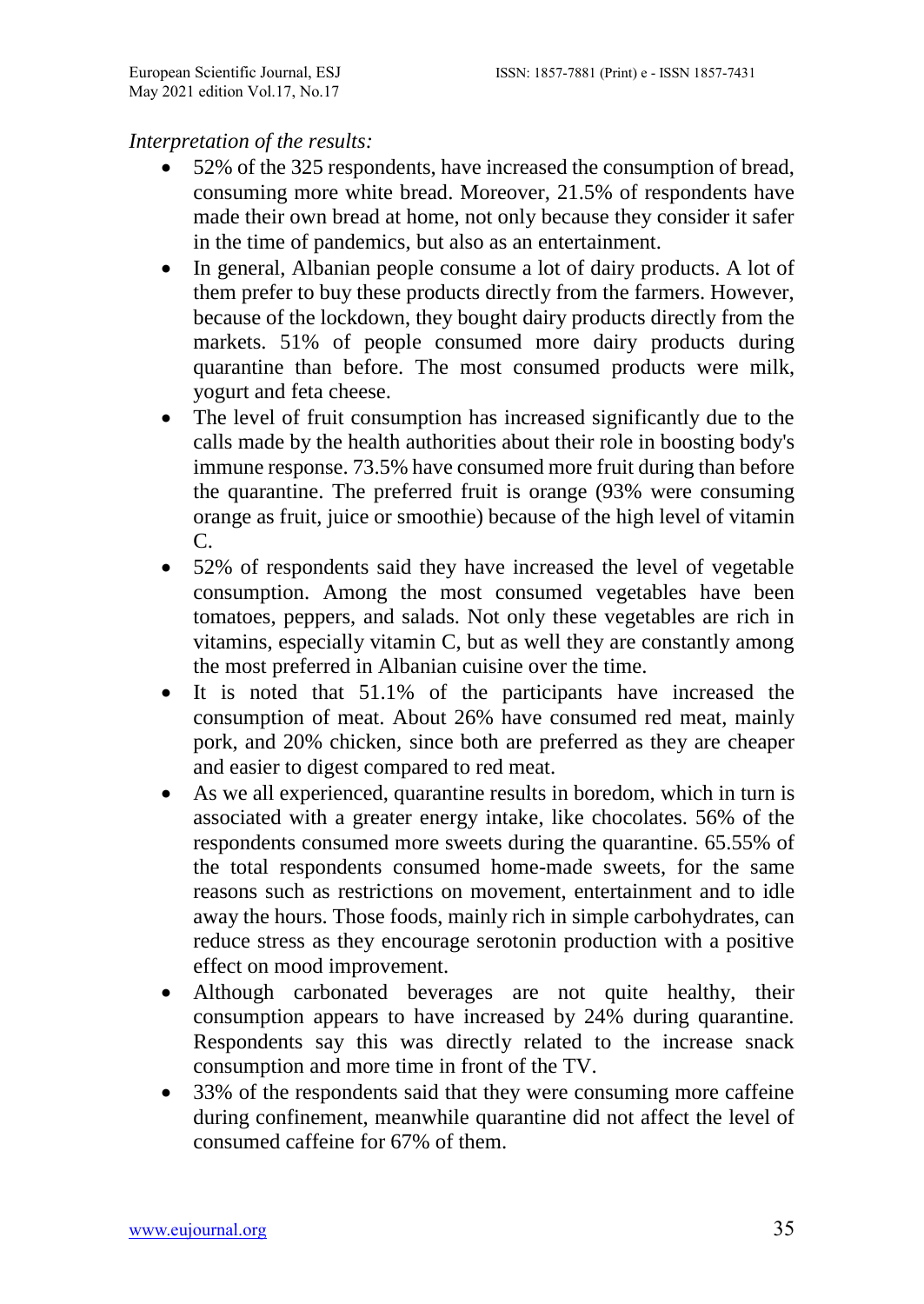- The majority of the respondents (87%) did not increase alcohol consumption due to the effect of alcohol in the immune system.
- According to doctors, water is vital for the well functioning of the body and keeping the immune system at an optimal level, therefore, 70% of the respondents declared to have increased its consumption during confinment.

### **Conclusion and discussion**

As shown by the results of this study, it is obvious that quarantine has affected every aspect of life, including eating habits and diet. About 66.5% of people confirmed that quarantine has affected the way they eat, while 33.5% have not experienced any major changes in their diets during the pandemic period. Staying at home has led 57% of them to consume all the main meals, and 67.4% of people have consumed more snacks than usual.

Almost 50% of the respondents from a total of 325 confirmed that they were consuming more bread, dairy products, meat sweets, vegetables than prior to confinement. Their preferable foods were white bread, milk, chicken, homemade baked sweets and tomatoes. More than 70% were consuming more fruits, especially orange, coffee and water. Almost 70% of the respondents were drinking less alcohol and carbonated drinks during confinement than before.

As the results show, people paid special attention to the consumption of healthy food products that help strengthen the immune system, and avoided those products such as sweets or alcohol that prevent or inhibit the fight against Coronavirus disease.

Right before an evitable second lockdown, we must promote healthy diet and physical activity at home that will strengthen our immune system. Global action supporting healthy diets and physical activity is mandatory to encourage people to return to a good lifestyle.

### **References:**

- 1. Di Renzo, L., Gualtieri, P., Pivari, F., Soldati, L., Attinà, A., Cinelli, G., Cinelli, G., Leggeri, C., Caparello, G., Barrea, L., Scerbo, F., Esposito, E., & De Lorenzo, A. (2020). Eating habits and lifestyle changes during COVID-19 lockdown: An Italian survey. Journal of Translational Medicine, 18(1), 229. [https://doi.org/10.1186/s12967-](https://doi.org/10.1186/s12967-020-02399-5) [020-02399-5](https://doi.org/10.1186/s12967-020-02399-5)
- 2. Pakravan-Charvadeh, M. R., Mohammadi-Nasrabadi, F., Gholamrezai, S., Vatanparast, H., Flora, C., & Nabavi-Pelesaraei, A. (2020). The short-term effects of COVID-19 outbreak on dietary diversity and food security status of Iranian households (A case study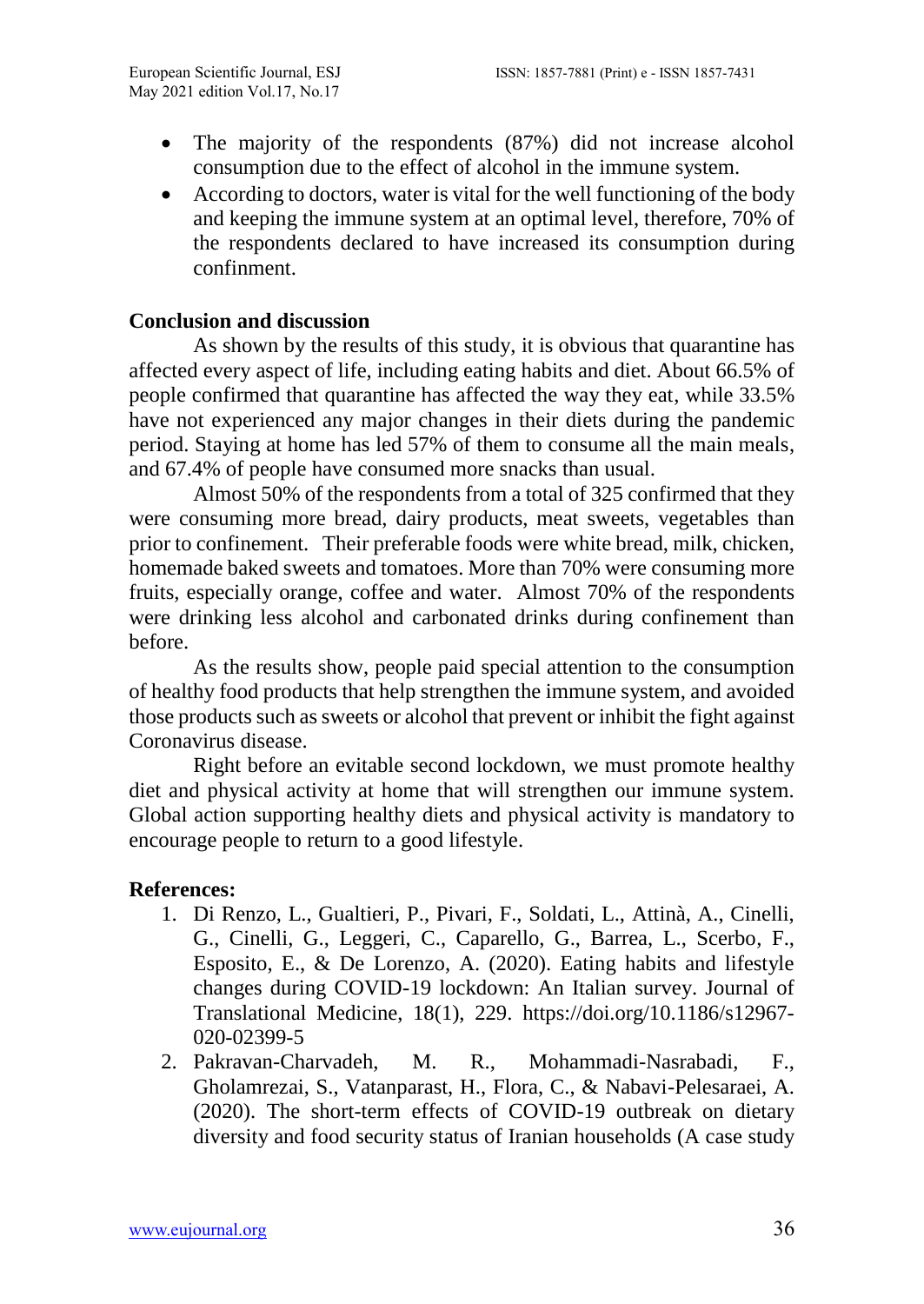in Tehran province). *Journal of Cleaner Production*, 124537. <https://doi.org/10.1016/j.jclepro.2020.124537>

- 3. Mediouni, M., Madiouni, R., & Kaczor-Urbanowicz, K. E. (2020). COVID-19: How the quarantine could lead to the depreobesity. *Obesity Medicine*, *19*, 100255. <https://doi.org/10.1016/j.obmed.2020.100255>
- 4. Ripon, R. K., Mim, S. S., Puente, A. E., Hossain, S., Babor, M. M. H., Sohan, S. A., & Islam, N. (2020). COVID-19: psychological effects on a COVID-19 quarantined population in Bangladesh. *Heliyon*, *6*(11), e05481.<https://doi.org/10.1016/j.heliyon.2020.e05481>
- 5. Duda-Chodak, A., Lukasiewicz, M., Zięć, G., Florkiewicz, A., & Filipiak-Florkiewicz, A. (2020). Covid-19 pandemic and food: Present knowledge, risks, consumers fears and safety. In *Trends in Food Science and Technology* (Vol. 105, pp. 145–160). Elsevier Ltd. <https://doi.org/10.1016/j.tifs.2020.08.020>
- 6. Zakay-Rones, Z., Thom, E., Wollan, T., & Wadstein, J. (2004). Randomized Study of the Efficacy and Safety of Oral Elderberry Extract in the Treatment of Influenza A and B Virus Infections. *Journal of International Medical Research*, *32*(2), 132–140. <https://doi.org/10.1177/147323000403200205>
- 7. Eftimov, T., Popovski, G., Petković, M., Seljak, B. K., & Kocev, D. (2020). COVID-19 pandemic changes the food consumption patterns. In *Trends in Food Science and Technology* (Vol. 104, pp. 268–272). Elsevier Ltd.<https://doi.org/10.1016/j.tifs.2020.08.017>
- 8. Mattioli, A. V., Sciomer, S., Cocchi, C., Maffei, S., & Gallina, S. (2020). Quarantine during COVID-19 outbreak: Changes in diet and physical activity increase the risk of cardiovascular disease. In *Nutrition, Metabolism and Cardiovascular Diseases* (Vol. 30, Issue 9, pp. 1409–1417). Elsevier B.V. <https://doi.org/10.1016/j.numecd.2020.05.020>
- 9. Parmet, W. E., & Sinha, M. S. (2020). Covid-19 The Law and Limits of Quarantine. New England Journal of Medicine, 382(15), e28. <https://doi.org/10.1056/nejmp2004211>
- 10. *Are Diets During Coronavirus Changing for the Better?* <https://time.com/5827315/coronavirus-diet/>
- 11. *Eating habits during the COVID-19 confinement in the UK*. [https://docs.google.com/forms/d/e/1FAIpQLSf4XbJRik9dm86e58K](https://docs.google.com/forms/d/e/1FAIpQLSf4XbJRik9dm86e58KQx6qHjbe3nz82ppDluzE4hZPPyNQXww/viewform) [Qx6qHjbe3nz82ppDluzE4hZPPyNQXww/viewform](https://docs.google.com/forms/d/e/1FAIpQLSf4XbJRik9dm86e58KQx6qHjbe3nz82ppDluzE4hZPPyNQXww/viewform)
- 12. *Making Nutrition a Priority During the Pandemic | Psychiatry | Michigan Medicine | University of Michigan*.